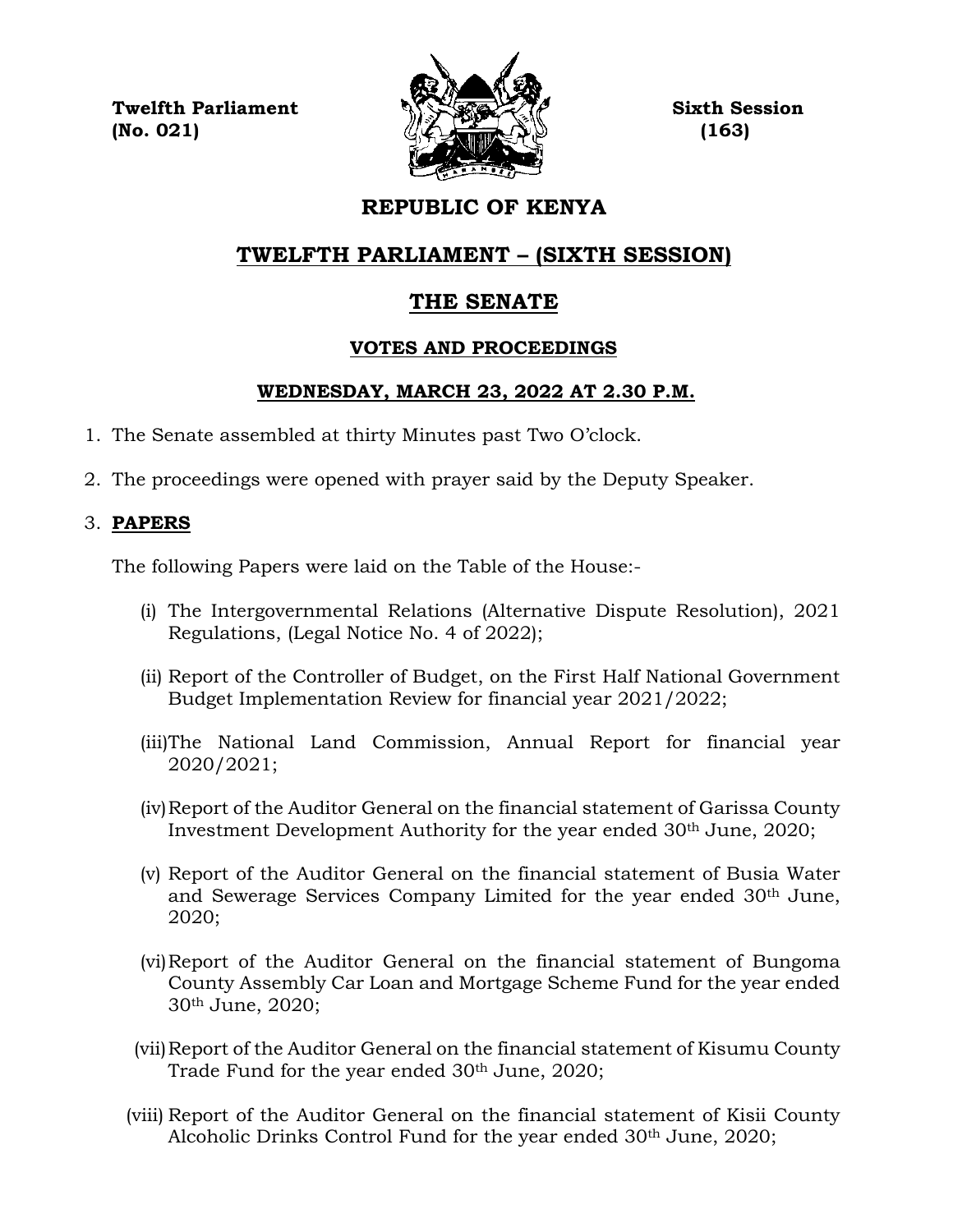- (ix) Report of the Auditor General on the financial statement of Kisii County Assembly Car Loan and Mortgage Fund for the year ended 30<sup>th</sup> June, 2020;
- (x) Report of the Auditor General on the financial statement of Kisii County Executive Car Loan and Mortgage Fund for the year ended 30th June, 2020;
- (xi) Report of the Auditor General on the financial statement of Kisii County Teaching and Referral Hospital for the year ended 30<sup>th</sup> June, 2020;
- (xii)Report of the Auditor General on the financial statement of Tharaka Nithi County Executive Municipality of Kathwana for the year ended 30th June, 2020;
- (xiii) Report of the Auditor General on the financial statement of Lamu Water and Sewerage Company Limited for the year ended 30th June, 2020;
- (xiv) Report of the Auditor General on the financial statement of Mandera Water and Sewerage Company Limited for the year ended 30th June, 2020;
- (xv)Report of the Auditor General on the financial statement of Kajiado County Assembly Car Loan and Mortgage Fund for the year ended 30th June, 2020;
- (xvi) Report of the Auditor General on the financial statement of County Assembly of Nakuru Car Loan and Mortgage Fund for the year ended 30<sup>th</sup> June, 2014;
- (xvii)Report of the Auditor General on the financial statement of County Assembly of Nakuru Car Loan and Mortgage Fund for the year ended 30th June, 2015;
- (xviii) Report of the Auditor General on the financial statement of County Assembly of Nakuru Car Loan and Mortgage Fund for the year ended 30th June, 2016;
	- (xix) Report of the Auditor General on the financial statement of County Assembly of Nakuru Car Loan and Mortgage Fund for the year ended 30<sup>th</sup> June, 2017;
	- (xx)Report of the Auditor General on the financial statement of Nakuru County Bursary Fund for the year ended 30th June, 2020;
	- (xxi) Report of the Auditor General on the financial statement of Nakuru County Emergency Fund for the year ended 30th June, 2020;
	- (xxii)Report of the Auditor General on the financial statement of Central Rift Valley Water Works Development Agency for the year ended 30th June, 2020;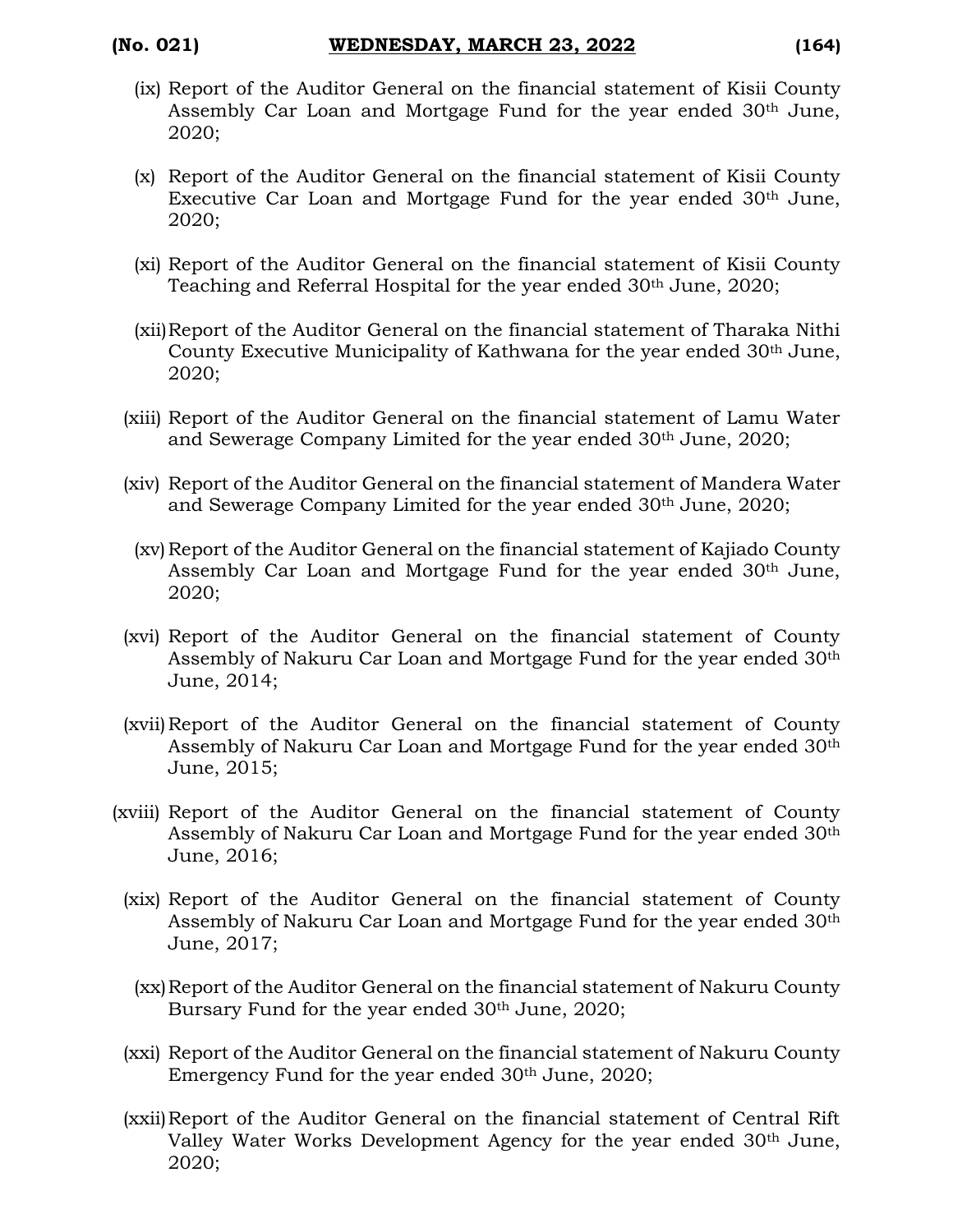- (xxiii) Report of the Auditor General on the financial statement of Baringo County Elderly and Persons with Disability Fund for the year ended 30th June, 2016;
- (xxiv) Report of the Auditor General on the financial statement of Baringo County Elderly and Persons with Disability Fund for the year ended 30th June, 2017;
	- (xxv) Report of the Auditor General on the financial statement of Baringo County Elderly and Persons with Disability Fund for the year ended 30th June, 2018;
- (xxvi) Report of the Auditor General on the financial statement of Baringo County Elderly and Persons with Disability Fund for the year ended 30th June, 2019;
- (xxvii) Report of the Auditor General on the financial statement of Nyandarua County Emergency Fund for the year ended 30<sup>th</sup> June, 2020;
- (xxviii) Report of the Auditor General on the financial statement of Vihiga County Education Fund for the year ended 30th June, 2020;
	- (xxix) Report of the Auditor General on the financial statement of Nyamira County Education Support Fund for the year ended 30<sup>th</sup> June, 2020;
	- (xxx) Report of the Auditor General on the financial statement of Maasai Mara Community Support Fund for the year ended 30<sup>th</sup> June, 2020;
	- (xxxi) Report of the Auditor General on the financial statement of Meru County Executive Staff Housing Fund for the year ended 30<sup>th</sup> June, 2020;

*(The Senate Majority Leader)*

- (xxxii)Report of the Standing Committee on Finance and Budget on the County Resources Development Bill (Senate Bills No. 45 of 2021);
- (xxxiii) Report of the Standing Committee on Finance and Budget on the Division of Revenue Bill (National Assembly Bills No. 8 of 2022).

*(Sen. Farhiya Haji, MP, a Member of the Standing Committee on Finance and Budget, on behalf of the Chairperson)*

(xxxiv) Report of the Standing Committee on Agriculture, Livestock and Fisheries on the Irrigation (Amendment) Bill (National Assembly Bills No. 12 of 2021);

> *(The Deputy Senate Majority Whip, on behalf of the Chairperson, Standing Committee on Agriculture, Livestock and Fisheries)*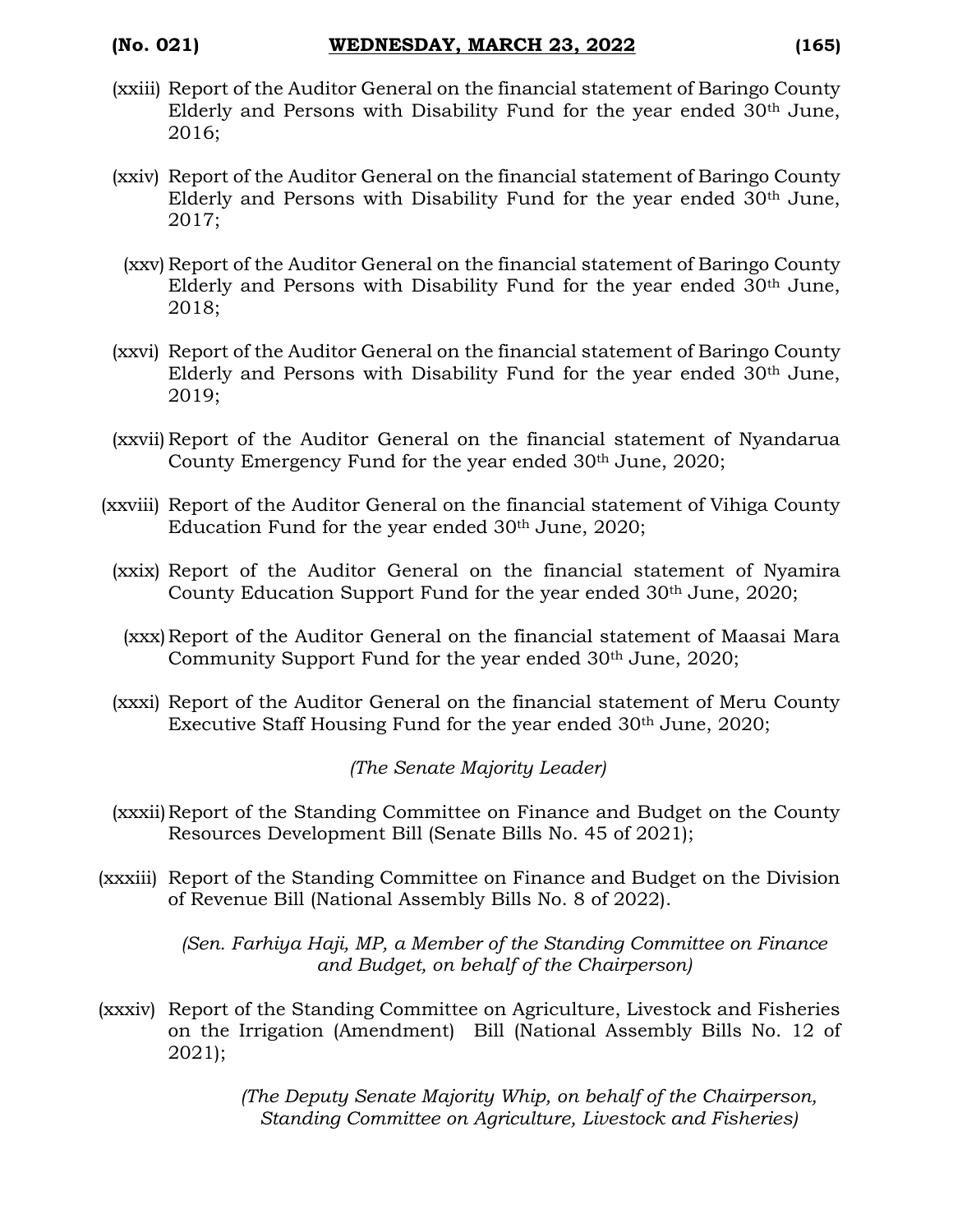#### 4. **STATEMENTS**

#### **a) Pursuant to Standing Order 47 (1)**

Nominated Senator (Sen. (Dr.) Getrude Msuruve Inimah, MP) made a statement on the World Meteorological Day.

In the Statement, the Senator informed the Senate that the Day was established in 1950 with the aim of creating awareness on the for protection of the earth's atmosphere. She further informed the House that the Day is celebrated every year on March 23rd.

The Senator further informed the House that the focus of this year's celebrations included; weather, climate, water and the environment and focused being making the general public aware that taking the right action on time could go a long way in preventing problems on a larger scale later. She argued that climatic conditions influences policy, decision making and peoples' way of life. She further stated that predicted information on climate change when disseminated in good time, helps farmers to prepare themselves adequately for the future, including government interventions against drought.

The Senator urged the government to invest more resources in the Meteorological Department in order to help in giving appropriate predictable climate patterns and changes for government interventions. The Senator further urged the government at both national and county levels to devolve the department and involve local communities in training programmes that result in accurate predictions on the effects of climate change in their areas and mitigation strategies to minimize the effects of famine and drought.

The Senator finally urged universities and colleges to include climate change in their course contents as a common unit in order to raise awareness and sensitize students. The Senator argued that this would help in disseminating information on climate change more effectively.

#### **b) Pursuant to Standing Order 48 (1)**

Seneta wa Kaunti ya Mombasa (Sen. Mohamed Faki, MP) aliomba kauli kutoka kwa Kamati ya Barabara na Uchukuzi, kuhusu ujenzi wa mahakama mpya katika Kaunti ya Mombasa.

## 5. **THE DIVISION OF REVENUE BILL (NATIONAL ASSEMBLY BILLS NO. 8 OF 2022)**

(The Senate Majority Leader)

#### *(Second Reading) (Resumption of debate interrupted on Tuesday, 22nd March, 2022)*

*(Division)*

Order Deferred.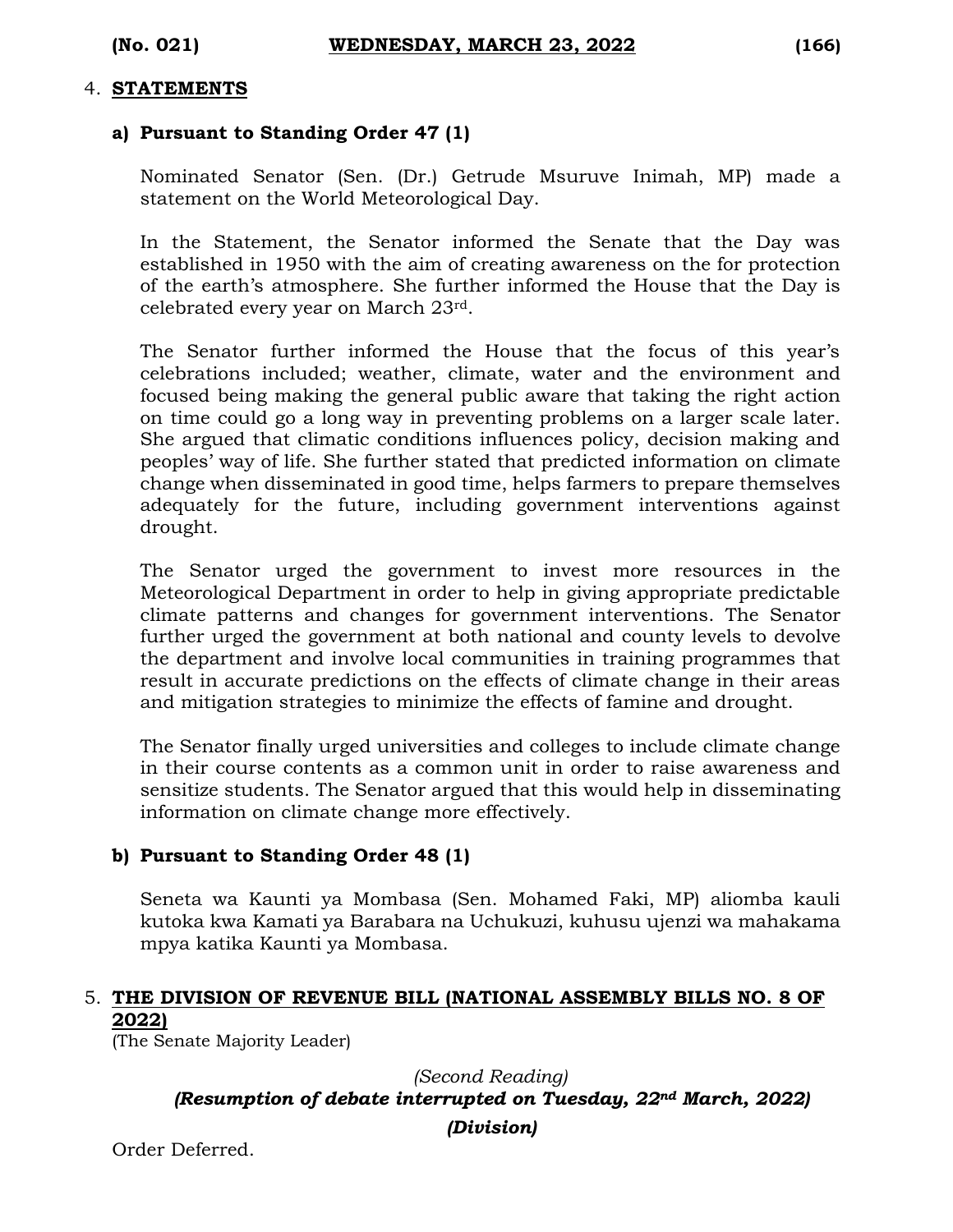#### 6. **THE LANDLORD AND TENANT BILL (NATIONAL ASSEMBLY BILLS NO. 3 OF 2021)**

(The Senate Majority Leader)

*(Second Reading)*

### *(Resumption of debate interrupted on Wednesday, 23rd February, 2022- Morning Sitting)*

*(Division)*

Order Deferred.

## 7. **THE PERSONS WITH DISABILITIES (AMENDMENT) BILL (SENATE BILLS NO. 29 OF 2020)**

(Sen. Aaron Cheruiyot, MP and Sen. (Dr) Isaac Mwaura, MP)

*(Second Reading)*

*(Resumption of debate interrupted on Thursday, 10th March, 2022) (Division)*

Order Deferred.

### 8. **MOTION - ADOPTION OF REPORTS OF THE SESSIONAL COMMITTEE ON COUNTY PUBLIC ACCOUNTS AND INVESTMENTS ON CONSIDERATION OF THE REPORTS BY THE AUDITOR GENERAL ON THE FINANCIAL STATEMENTS OF VARIOUS COUNTY EXECUTIVES FOR FINANCIAL YEAR 2018/2019**

(Chairperson, Sessional Committee on County Public Accounts and Investments)

**THAT,** the Senate adopts the Report of the Sessional Committee on County Public Accounts and Investments on consideration of the Reports by the Auditor General on the Financial Statements of the following County Executives for the Financial Year 2018/2019- Embu; Homa-Bay; Kericho; Kilifi; Kirinyaga; Kisii; Kwale; Machakos; Mombasa; Nandi; Baringo; Bomet; Garissa; Kajiado; and West Pokot as contained in Volume 1 of the Report and the following County Executives- Isiolo; Kakamega; Kisumu; Laikipia; Mandera; Marsabit; Nakuru; Narok; Nyandarua; Samburu; Taita Taveta; Trans-Nzoia; Uasin- Gishu; Vihiga; and Wajir, as contained in Volume 2 of the Report , Laid on the Table of the Senate on Thursday 2nd December, 2021.

#### *(Resumption of debate interrupted on Tuesday, 8th March, 2022) (Division)*

Order Deferred.

### 9. **COMMITTEE OF THE WHOLE THE INTERGOVERNMENTAL RELATIONS (AMENDMENT) BILL (SENATE BILLS NO. 37 OF 2021)**

(The Chairperson, Standing Committee on Devolution and Intergovernmental Relations)

## *(Resumption of debate interrupted on Wednesday, 22ndDecember, 2021 – Morning Sitting)*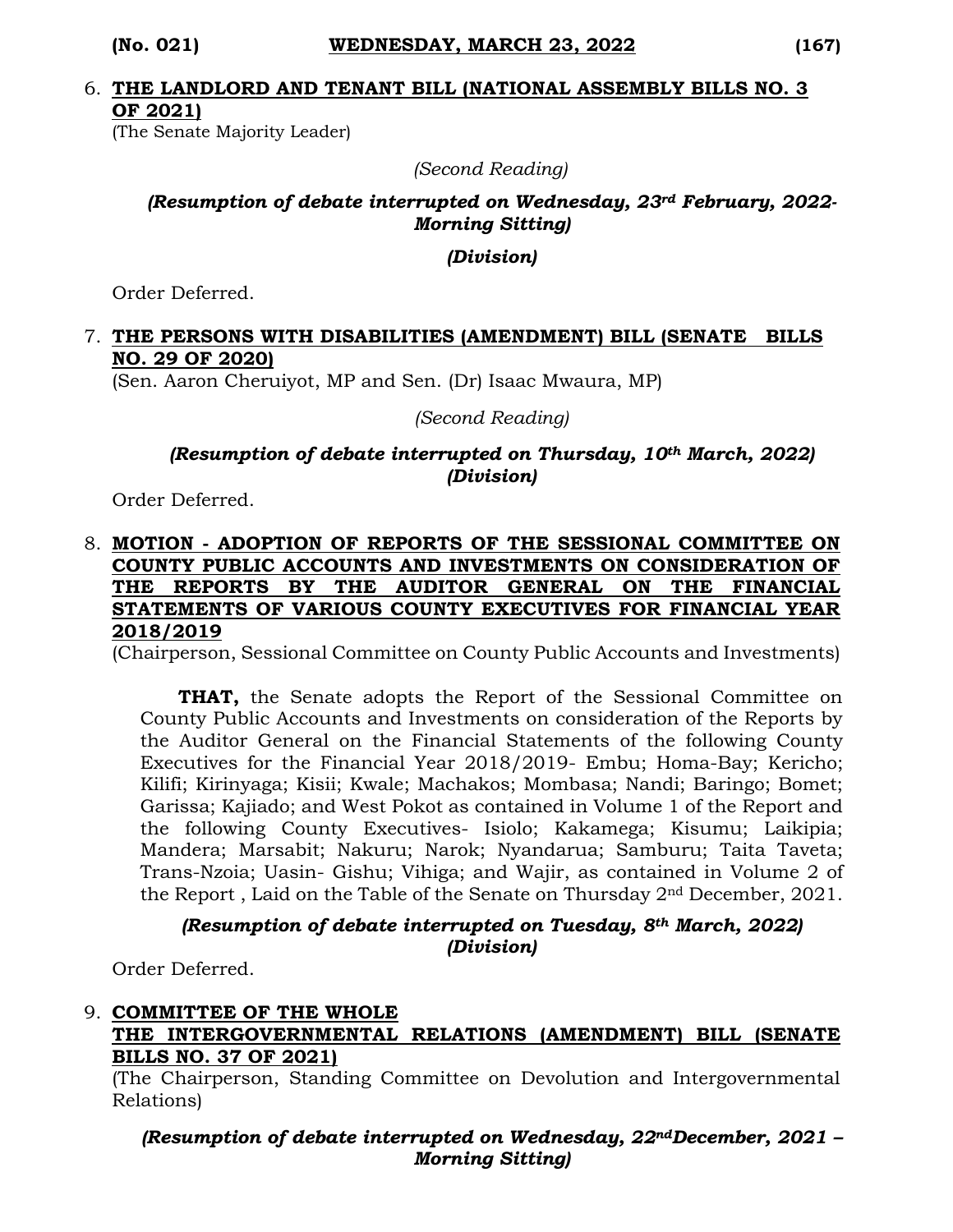*(Division)*

Order Deferred.

## 10. **COMMITTEE OF THE WHOLE THE LAW OF SUCCESSION (AMENDMENT) BILL, (SENATE BILLS NO. 15 OF 2021)**

(Sen. Abshiro Halake, MP)

### *(Resumption of debate interrupted on Wednesday, 2nd March, 2022 – Morning Sitting) (Division)*

Order Deferred.

#### 11. **COMMITTEE OF THE WHOLE THE PRESERVATION OF HUMAN DIGNITY AND ENFORCEMENT OF ECONOMIC AND SOCIAL RIGHTS BILL (SENATE BILLS NO. 21 OF 2021)** (Sen. Abshiro Halake, MP)

*(Resumption of debate interrupted on Wednesday, 2nd March, 2022 – Morning Sitting) (Division)*

Order Deferred.

#### 12. **COMMITTEE OF THE WHOLE THE LIFESTYLE AUDIT BILL (SENATE BILLS NO. 36 OF 2021)**  (Sen. (CPA). Farhiya Haji, MP)

## *(Resumption of debate interrupted on Tuesday, 1st March, 2021) (Division)*

Order Deferred.

#### 13. **COMMITTEE OF THE WHOLE THE SPECIAL NEEDS EDUCATION BILL (SENATE BILLS NO. 44 OF 2021)**  (Sen. (Dr.) Getrude Musuruve and Sen. (Prof.) Margaret Kamar, MP)

*(Resumption of debate interrupted on Wednesday, 2nd March, 2022 –*

*Morning Sitting) (Division)*

Order Deferred.

### 14. **THE ELECTION CAMPAIGN FINANCING (AMENDMENT) BILL (SENATE BILLS NO. 51 OF 2021)**

Order for Second Reading Read;

Motion made and Question proposed-

THAT, the Election Campaign Financing (Amendment) Bill (Senate Bills No. 51 of 2021) be now read a Second time.

*(Sen. Ledama Olekina, MP)*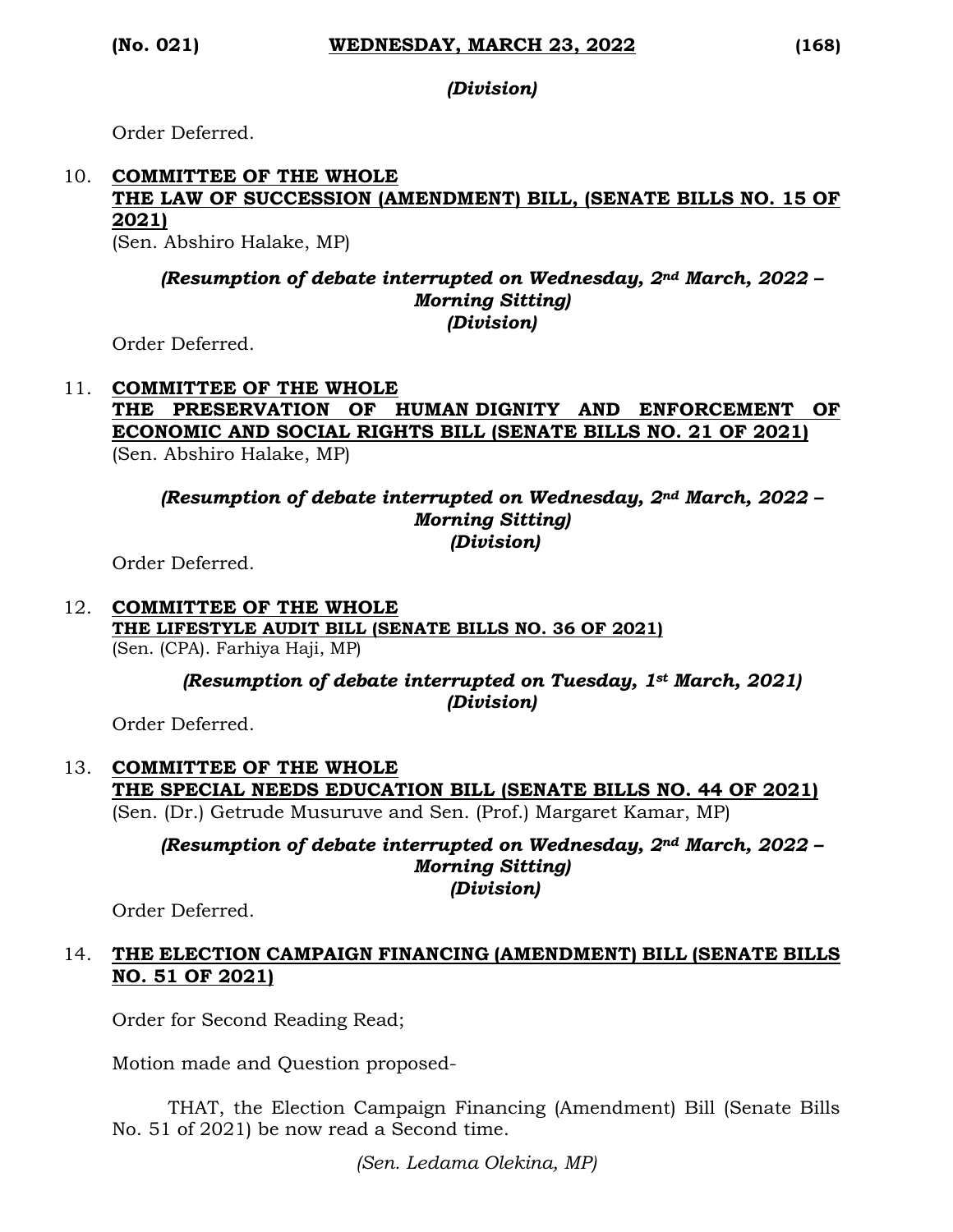Debate arising;

And there being no other Senator wishing to contribute;

The Mover replied;

Raising a point of order pursuant to Standing Order 61 (3), the Mover requested the Deputy Speaker to defer putting of the Question to a later date;

And the Deputy Speaker acceded to the request, deferred putting of the Question to the next sitting.

#### 15. **THE COTTON INDUSTRY DEVELOPMENT BILL (SENATE BILLS NO. 55 OF 2021)**

(Chairperson, Standing Committee on Agriculture, Livestock and Fisheries)

*(Second Reading)*

Order Deferred.

16. **THE EMPLOYMENT (AMENDMENT) BILL (SENATE BILLS NO. 54 OF 2021)** (Sen. Samson Cherarkey, MP)

*(Second Reading)*

Order Deferred.

### 17. **MOTION - ADOPTION OF THE REPORT OF THE STANDING COMMITTEE ON HEALTH ON THE SPECIAL AUDIT REPORT ON UTILIZATION OF COVID-19 FUNDS BY TWENTY EIGHT (28) COUNTY GOVERNMENTS**

Order read;

Motion made and Question proposed;

THAT, the Senate adopts the Report of the Standing Committee on Health on the special audit report on utilization of COVID-19 funds by twenty eight (28) county governments, laid on the Table of the Senate on Wednesday, 9th February, 2022.

*(Sen. Ledama Olekina, a Member of the Standing Committee on Health, on behalf of the Chairperson)*

Debate arising;

And there being no other Senator wishing to contribute;

Sen. Ledama Olekina, MP, a Member of the Standing Committee on Health, replied on behalf of the Mover.

Raising a point of order pursuant to Standing Order 61 (3), Sen. Ledama Olekina, MP, requested the Deputy Speaker to defer putting of the Question to a later date;